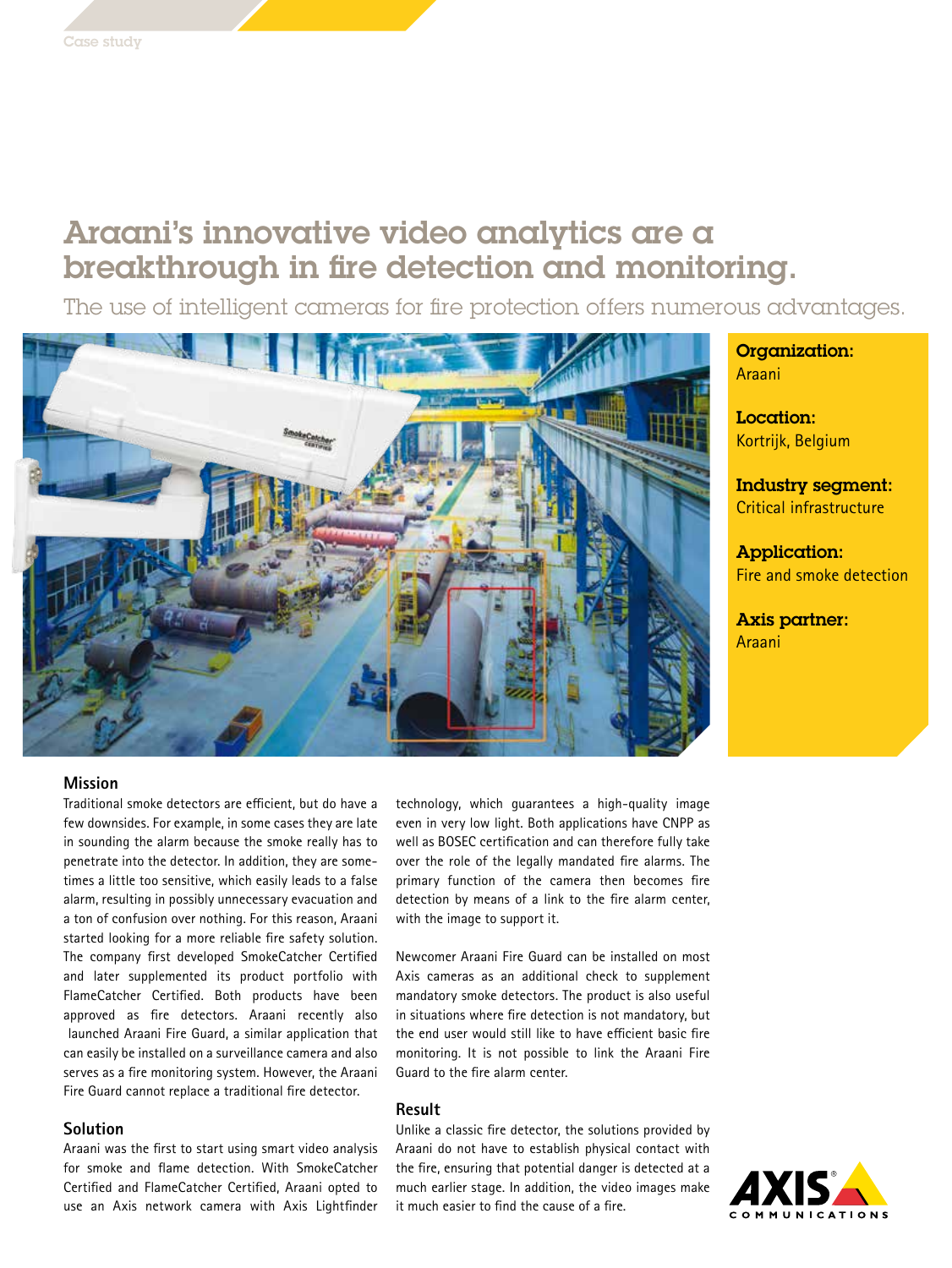

# **Versatile applications in challenging conditions**

The idea of using cameras for smoke and flame detection is both innovative and logical. It is a solution to the problems that any traditional fire detector faces. The first problem is the often challenging conditions in which a traditional detector has to operate.

Pieter Claerhout, CEO of Araani, explains: "Fire detectors are often affected by dust, humidity or toxic fumes, causing them to break down and frequently sounding false alarms, which in the end prompts employees to just turn off the detector. But even in historic buildings, it is sometimes technically and aesthetically not feasible to use traditional fire detection."

Maggy Baetens, Founder and CTO of Araani, adds: "A smoke alarm will only sound when smoke effectively reaches the sensor. Both SmokeCatcher Certified and FlameCatcher -Certified respond a lot faster. As a result, action can be taken minutes earlier, which is exactly the amount of time that can make the difference between the first smoldering flame and a rapidly spreading conflagration."

The response time is accelerated even more by the improved communication between the camera and the control center. People immediately know the exact location where the smoke or flames are detected instead of 'somewhere in the building', as is often the case with traditional fire detectors.

With the SmokeCatcher Certified and FlameCatcher Certified, Araani is focusing primarily on the niche market of what is known as 'critical business environments', such as in petrochemicals, the process industry or waste processing.

"We also see opportunities in other industrial environments or even in shopping malls and historic buildings," says Claerhout. "In high spaces, for example, where we face the challenge of stratification. In this case, the plume of smoke does not reach the smoke detectors on the ceiling, or reaches it too late, because the cold air cools the smoke and keeps it from rising to the detector."

Araani Fire Guard could be an interesting supplement to conventional fire detectors or in situations where fire detection is not mandatory. Examples include busy places in cities, in public transport, or at charging docks for electric vehicles, but there are also a wide range of uses possible in the industrial sector. The software can easily be added to most Axis cameras. The user receives an alarm signal as soon as smoke or flame appears. After that, the location of the fire is immediately indicated on the images. This enables immediate intervention. If the situation turns out to be harmless, an unnecessary evacuation or production stop can be avoided.

Finally, SmokeCatcher Certified, FlameCatcher Certified and/or Araani Fire Guard software can also provide a better view of who or what caused a fire. "Up to 50% of large fires are due to human error, but that is very difficult to determine using traditional smoke detectors. With an Axis camera, there is a much better chance of discovering the true cause of the fire," Claerhout emphasizes.

## **The perfect combination: Araani analytics and Axis cameras with Axis Lightfinder**

For flawless detection of smoke or flames even in dark rooms or rooms with non-uniform lighting, the image quality of both SmokeCatcher Certified and Flame-Catcher Certified cameras is crucial. "High-resolution images with sufficient light are key in ensuring that smoke and flames detected by our analytics software," says Baetens.

The light-sensitive cameras with Lightfinder technology can perceive colors in very low light and have very good noise reduction.

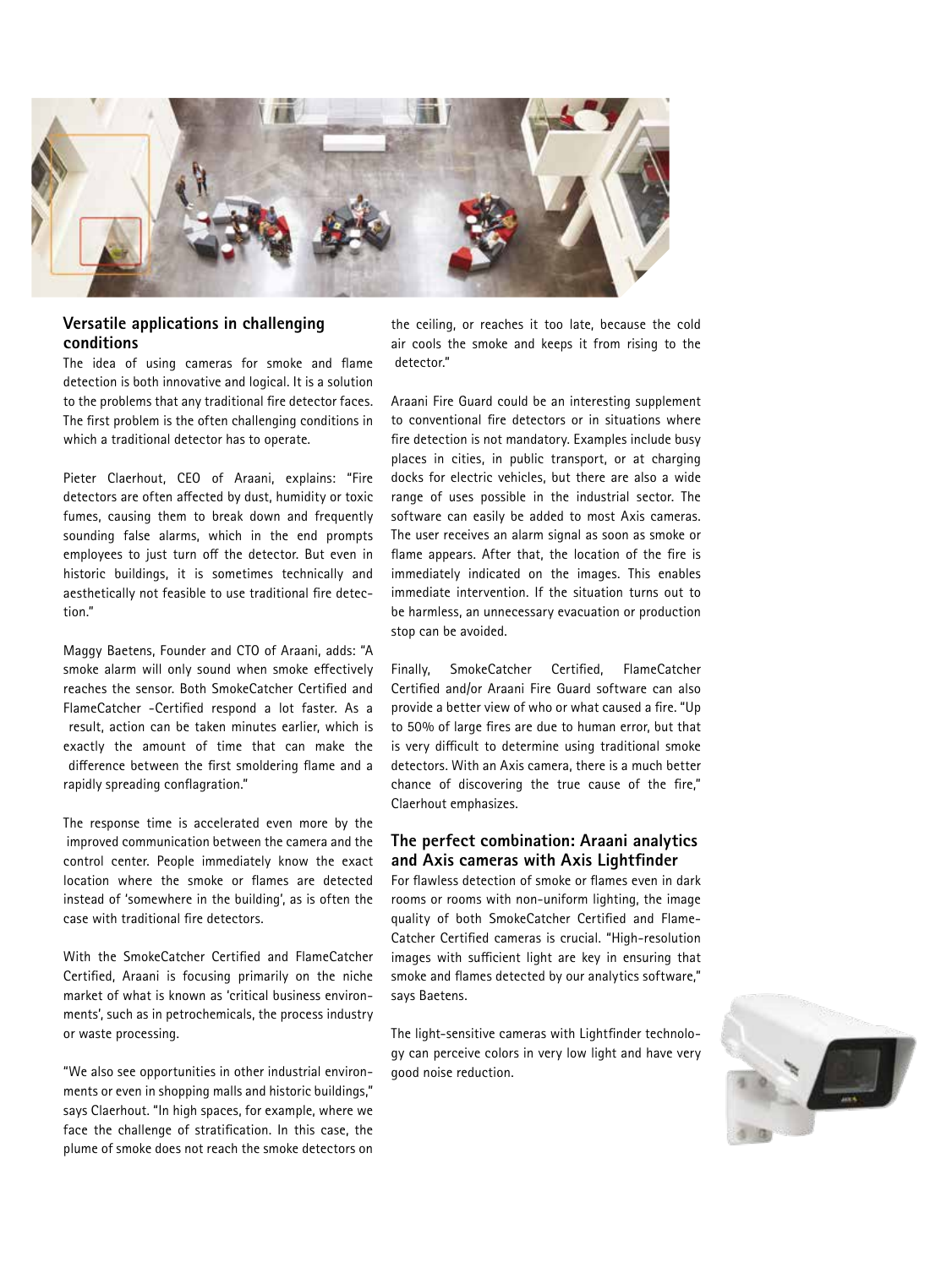

" We tested several cameras in different lighting conditions before developing our technology. The quality of the Axis cameras was by far the best option."

Pieter Claerhout, CEO of Araani

"We tested several cameras in different lighting conditions before developing our technology. The quality of the Axis cameras was by far the best option." Thanks to the Axis Lightfinder technology, both Smoke-Catcher Certified and FlameCatcher Certified have been approved as fire detectors from 5 lux and up.

Araani also has other reasons for choosing Axis, Claerhout adds: "Axis is a global leader in the IP camera market, so we are assured of the very best products and global availability. The Axis cameras also integrate well with external systems due to their open protocol. In addition, Axis has integrated intelligence into the camera, so we can run our software on the camera itself instead of on a server. That also benefits the reliability of the system." Finally, Claerhout also praises the extensive partner program offered by Axis: "Both from a technological and commercial perspective, they provide us with excellent support, and they are also always available for joint marketing campaigns."

# **In constant pursuit of improvement**

Araani is constantly improving the algorithms in the SmokeCatcher, FlameCatcher and Araani Fire Guard software to make fire detection even more powerful and robust. Baetens: "Axis is always developing better, more light-sensitive cameras, allowing us to operate in lower-light conditions, which is an important evolution. In addition, we have also been working on developments of AI applications related to fire for quite some time. Axis is once again a pioneer in the market here by providing cameras that support deep learning on the camera itself!"

For more information: www.araani.com





www.youtube.com/watch?v=CazpoD9XyBk